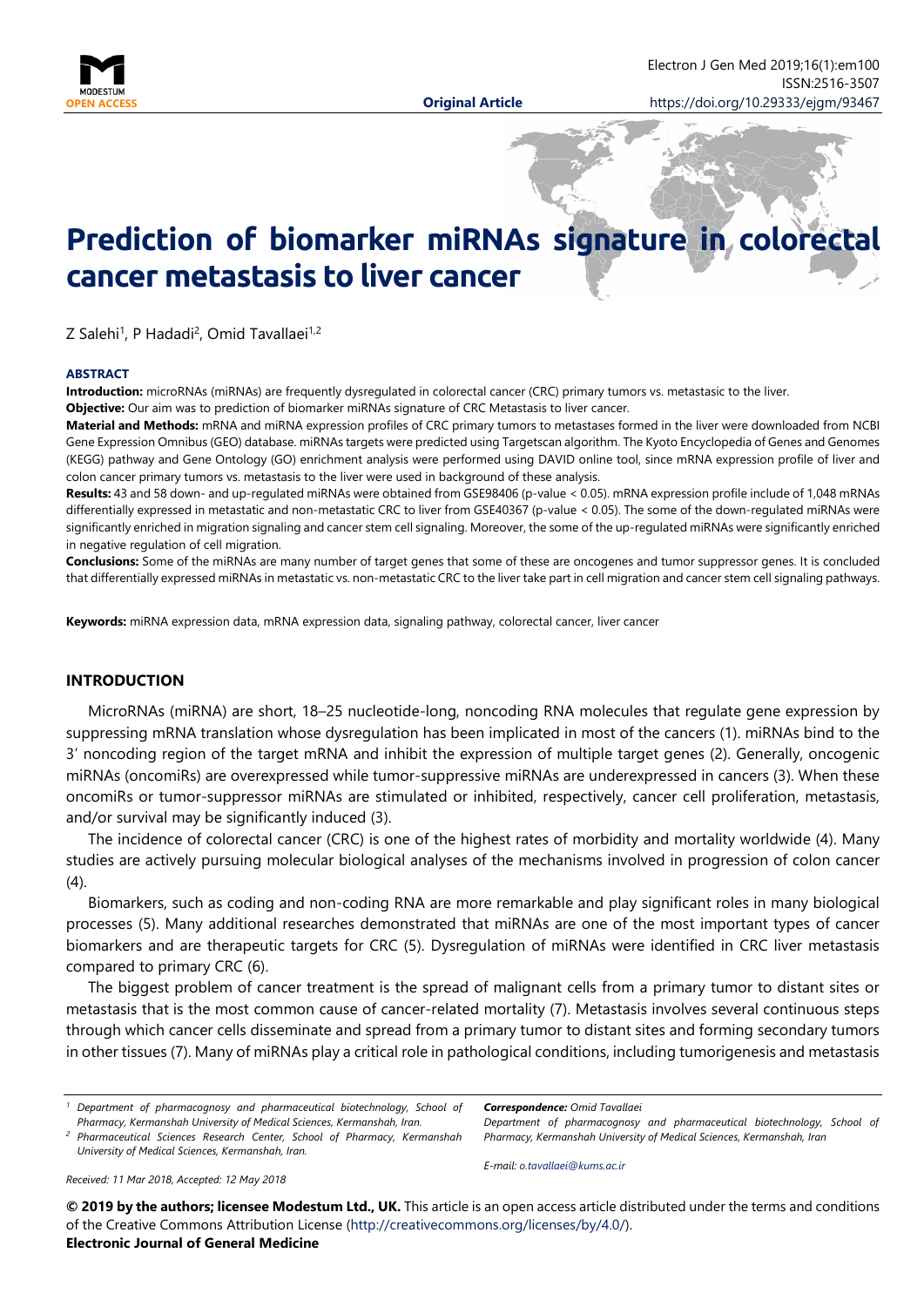| <b>Dataset</b>  | Type of samples | Group          | Tissue                                             | <b>Number of samples</b> |  |
|-----------------|-----------------|----------------|----------------------------------------------------|--------------------------|--|
| Series GSE98406 | miRNA           | Non-metastatic | Colon/liver                                        |                          |  |
| Series GSE98406 | miRNA           | Metastatic     | Colon/liver                                        | 28                       |  |
| Series GSE40367 | mRNA            | Non-metastatic | tumor endothelium from colon adenocarcinoma tissue |                          |  |
| Series GSE40367 | mRNA            | metastatic     | tumor endothelium from liver metastasis            |                          |  |
|                 |                 |                |                                                    |                          |  |

| Table 1: Description of microarray datasets |
|---------------------------------------------|
|---------------------------------------------|

(8). Specific metastasis-regulating miRNAs, "metastamirs", govern molecular processes and pathways in malignant progression (8). However, research on the functions and mechanisms of microRNAs (miRNAs) in metastasis has only recently begun (8). So far, it has not been investigated CRC liver metastasis is being regulated by which important miRNAs. Therefore, our aim was to predict the miRNAs and molecular mechanisms of CRC liver metastasis.

## **MATERIALS AND METHODS**

## **Data Sources**

The mRNA expression profile of GSE40367 ( in metastatic vs. non-metastatic CRC to liver) was obtained from the National Center for Biotechnology Information (NCBI) Gene Expression Omnibus (GEO) database [\(http://www.ncbi.nlm.nih.gov/geo\)](http://www.ncbi.nlm.nih.gov/geo), that is based on the GPL570 [HG-U133\_Plus\_2] Affymetrix Human Genome U133 Plus 2.0 Array. On the other hand, comparing miRNA Signature of CRC primary tumors compare to metastases formed in the liver of GSE98406 was obtained from the GEO database, based on Affymetrix Multispecies miRNA-3 array. Description of microarray datasets was shown in **Table 1**. The row data were analyzed with GEO2R.

## **miRNA Target Prediction**

Target genes of all miRNAs were predicted by Targetscan database with context score <−0.2 [\(http://www.targetscan.org\)](http://www.targetscan.org/). The predicted targets that became in GSE40367 were used for analysis.

## **Pathway and Functional Enrichment Analyses**

Kyoto encyclopedia of genes and genomes (KEGG) pathway (9) and gene ontology (GO) (10) functional analyses were performed to identify significantly enriched pathways and the biological processes of miRNAs target genes, respectively, using the online tool of the database for annotation, visualization and integrated discovery (DAVID, http://david. abcc.ncifcrf.gov/) (11). mRNAs list in series GSE40367 (p-value < 0.05) were uploaded into DAVID database as background tab. miRNAs target genes lists were uploaded into DAVID database. The entire human genome and mRNAs list in series GSE40367 were selected for the background control and we filtered out the specific gene expressed in metastatic vs. non-metastatic CRC to liver of series GSE40367 (p-value < 0.05).

## **RESULTS**

## **Differentially Expressed mRNAs and miRNAs in Metastatic vs. Non-metastatic CRC to Liver**

In this study we collected the miRNA expression profile (Accession: GSE98406) and mRNA expression profiling (Accession: GSE40367) in GEO database. miRNA expression profile include of 43 and 58 down- and up-regulated miRNAs, respectively. mRNA expression profile include of 1,048 mRNAs differentially expressed in metastatic and non-metastatic CRC to liver (p-value < 0.05). The microarray datasets were descripted in **Table 1** and miRNAs list and log FC for each miRNAs were shown in **Table 2**.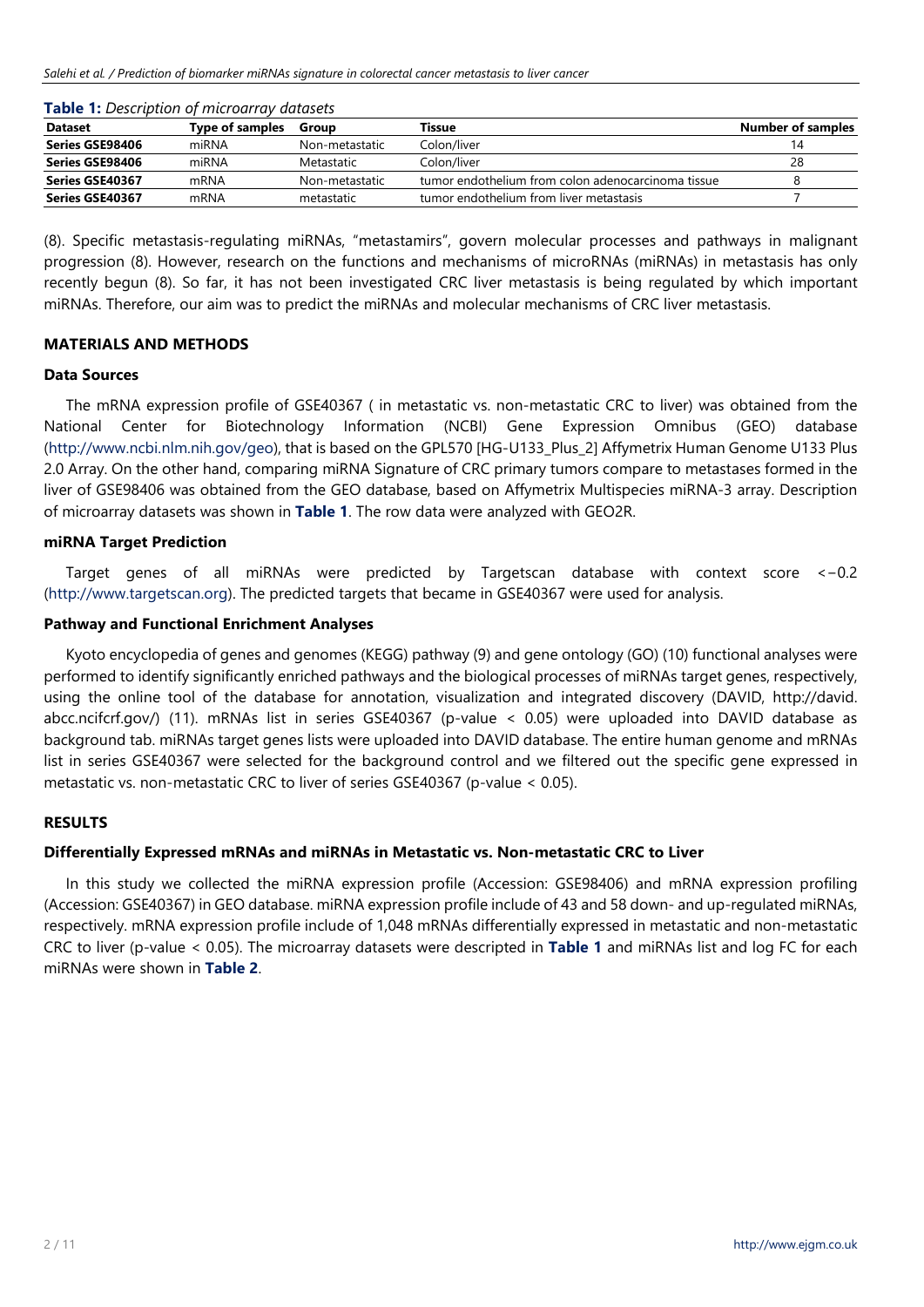**Table 2:** *ID, names and fold change of up- and down-regulated miRNAs of metastatic vs. non-metastatic CRC to liver*

| <b>Up-regulated miRNAs</b>               |          |        | <b>Down-regulated miRNAs</b>                 |          |           |  |
|------------------------------------------|----------|--------|----------------------------------------------|----------|-----------|--|
| miRNA ID                                 | P.Value  | logFC  | miRNA ID                                     | P.Value  | logFC     |  |
| hsa-mir-200c                             | 4.87e-08 | 3.4462 | hsa-mir-486                                  | 7.67e-11 | $-1.186$  |  |
| hsa-mir-182                              | 1.38e-07 | 1.738  | hsa-mir-451                                  | 4.54e-08 | $-1.09$   |  |
| hsa-mir-501                              | 2.13e-07 | 0.2092 | hsa-mir-193a                                 | 8.33e-06 | $-0.8401$ |  |
| hsa-mir-1246                             | 3.64e-06 | 1.6368 | hsa-mir-1280                                 | 2.05e-05 | $-0.9676$ |  |
| hsa-mir-3651                             | 7.03e-06 | 0.1843 | hsa-mir-4454                                 | 6.07e-05 | $-0.2395$ |  |
| hsa-mir-18a                              | 1.00e-05 | 1.2815 | hsa-mir-4287                                 | 6.71e-05 | $-0.1317$ |  |
| hsa-mir-203                              | 1.33e-05 | 1.4432 | hsa-mir-630                                  | 1.00e-04 | $-0.0809$ |  |
| hsa-mir-18b                              | 1.44e-05 | 0.5232 | hsa-mir-603                                  | 1.26e-04 | $-0.4742$ |  |
| hsa-mir-106b                             | 1.65e-05 | 0.6524 | hsa-mir-1911                                 | 1.29e-04 | $-0.1571$ |  |
| hsa-mir-183                              | 1.77e-05 | 0.4473 | hsa-mir-3199-1                               | 1.47e-04 | $-0.0569$ |  |
| hsa-mir-421                              | 1.93e-05 | 0.4535 | hsa-mir-3128                                 | 1.76e-04 | $-0.6054$ |  |
| hsa-mir-21                               | 2.16e-05 | 1.4669 | hsa-mir-4742                                 | 1.84e-04 | $-0.4358$ |  |
| hsa-mir-512-1 // hsa-mir-512-2           | 2.29e-05 | 0.1037 | hsa-mir-4796                                 | 1.88e-04 | $-0.0729$ |  |
| hsa-mir-501                              | 2.91e-05 | 0.1166 | hsa-mir-720                                  | 2.96e-04 | $-0.9787$ |  |
| hsa-mir-552                              | 3.50e-05 | 0.525  | hsa-mir-122                                  | 3.27e-04 | $-0.0989$ |  |
| hsa-mir-224                              | 3.60e-05 | 0.391  | hsa-mir-887                                  | 3.41e-04 | $-0.0802$ |  |
| hsa-mir-200a                             | 5.19e-05 | 1.5269 | hsa-mir-4775                                 | 3.44e-04 | $-0.0863$ |  |
| hsa-mir-1179                             | 6.14e-05 | 0.0676 | hsa-mir-378                                  | 3.58e-04 | $-1.1897$ |  |
| hsa-mir-200b                             | 7.16e-05 | 1.4889 | hsa-mir-488                                  | 3.73e-04 | $-0.0933$ |  |
| hsa-mir-155                              | 7.55e-05 | 1.1209 | hsa-mir-3201                                 | 4.12e-04 | $-0.8948$ |  |
| hsa-mir-1291                             | 1.09e-04 | 0.0895 | hsa-mir-139                                  | 4.22e-04 | $-0.5518$ |  |
| hsa-mir-652                              | 1.14e-04 | 0.7115 | hsa-mir-193b                                 | 4.79e-04 | $-0.6085$ |  |
| hsa-mir-93                               | 1.14e-04 | 0.2957 | hsa-mir-548n                                 | 6.38e-04 | $-0.114$  |  |
| hsa-mir-141                              | 1.21e-04 | 1.4191 | hsa-mir-551b                                 | 6.49e-04 | $-0.8187$ |  |
| hsa-mir-660                              | 1.73e-04 | 0.535  | hsa-mir-4468                                 | 6.70e-04 | $-0.0782$ |  |
| hsa-mir-1248                             | 1.93e-04 | 0.3049 | hsa-mir-378f                                 | 6.87e-04 | $-0.0856$ |  |
| hsa-mir-210                              | 2.33e-04 | 1.1209 | hsa-mir-4686                                 | 6.88e-04 | $-0.0988$ |  |
| hsa-mir-17                               | 2.90e-04 | 1.8819 | hsa-mir-4668                                 | 7.10e-04 | $-1.1861$ |  |
| hsa-mir-146a                             | 2.95e-04 | 1.1806 | hsa-mir-320c-1 // hsa-mir-320c-2             | 8.57e-04 | $-0.6253$ |  |
| hsa-mir-200c                             | 3.08e-04 | 0.1468 | hsa-mir-378c                                 | 8.67e-04 | $-0.8827$ |  |
| hsa-mir-181b-1 // hsa-mir-181b-2         | 3.08e-04 | 0.9151 | hsa-mir-4744                                 | 9.41e-04 | $-0.0747$ |  |
| hsa-mir-3651                             | 3.68e-04 | 1.0025 | hsa-let-7c                                   | 9.54e-04 | $-0.0733$ |  |
| hsa-mir-503                              | 3.93e-04 | 0.4039 | hsa-mir-18b                                  | 1.09e-03 | $-0.0609$ |  |
| hsa-mir-130b                             | 4.20e-04 | 0.5855 | hsa-mir-3545                                 | 1.11e-03 | $-0.0781$ |  |
|                                          |          |        | hsa-mir-548i-1 // hsa-mir-548i-2 // hsa-mir- |          |           |  |
| hsa-mir-181d                             | 4.32e-04 | 0.5109 | 548i-3 // hsa-mir-548i-4                     | 1.22e-03 | $-0.0622$ |  |
| hsa-mir-362                              | 4.46e-04 | 0.5768 | hsa-mir-3910-1                               | 1.22e-03 | $-0.3205$ |  |
| hsa-mir-500a                             | 4.51e-04 | 0.4431 | hsa-mir-4727                                 | 1.26e-03 | $-0.1704$ |  |
| hsa-mir-100                              | 5.48e-04 | 0.0625 | hsa-mir-204                                  | 1.26e-03 | $-0.069$  |  |
| hsa-mir-532                              | 5.80e-04 | 0.7376 | hsa-mir-548ai                                | 1.28e-03 | $-1.1277$ |  |
| hsa-mir-21                               | 5.84e-04 | 0.1499 | hsa-mir-378d-1                               | 1.30e-03 | $-0.1319$ |  |
| hsa-mir-106b                             | 6.36e-04 | 0.0988 | hsa-mir-320b-2                               | 1.45e-03 | $-0.0829$ |  |
| hsa-mir-93                               | 6.56e-04 | 1.0261 | hsa-mir-628                                  | 1.47e-03 | $-0.5139$ |  |
| hsa-mir-25                               | 6.80e-04 | 0.7632 | hsa-mir-518e                                 | 1.47e-03 | $-0.0889$ |  |
| hsa-mir-221                              | 7.01e-04 | 1.3834 |                                              |          |           |  |
| hsa-mir-222                              | 7.45e-04 | 1.3807 |                                              |          |           |  |
| hsa-mir-106a                             | 7.91e-04 | 1.6868 |                                              |          |           |  |
| hsa-mir-20a                              | 8.78e-04 | 1.6132 |                                              |          |           |  |
| hsa-mir-1301                             | 9.96e-04 | 0.2818 |                                              |          |           |  |
| hsa-mir-339                              | 1.04e-03 | 0.3614 |                                              |          |           |  |
| hsa-mir-4711                             | 1.13e-03 | 0.0667 |                                              |          |           |  |
| hsa-mir-500a                             | 1.17e-03 | 0.3682 |                                              |          |           |  |
| hsa-mir-1244-1 // hsa-mir-1244-2 // hsa- |          |        |                                              |          |           |  |
| mir-1244-3                               | 1.20e-03 | 0.1371 |                                              |          |           |  |
| hsa-mir-1247                             | 1.29e-03 | 0.0922 |                                              |          |           |  |
| hsa-mir-17                               | 1.34e-03 | 0.3437 |                                              |          |           |  |
| hsa-mir-19a                              | 1.39e-03 | 0.3013 |                                              |          |           |  |
| hsa-mir-20b                              | 1.39e-03 | 1.0308 |                                              |          |           |  |
| hsa-mir-378d-2                           | 1.41e-03 | 0.0574 |                                              |          |           |  |
| hsa-mir-1290                             | 1.43e-03 | 0.4762 |                                              |          |           |  |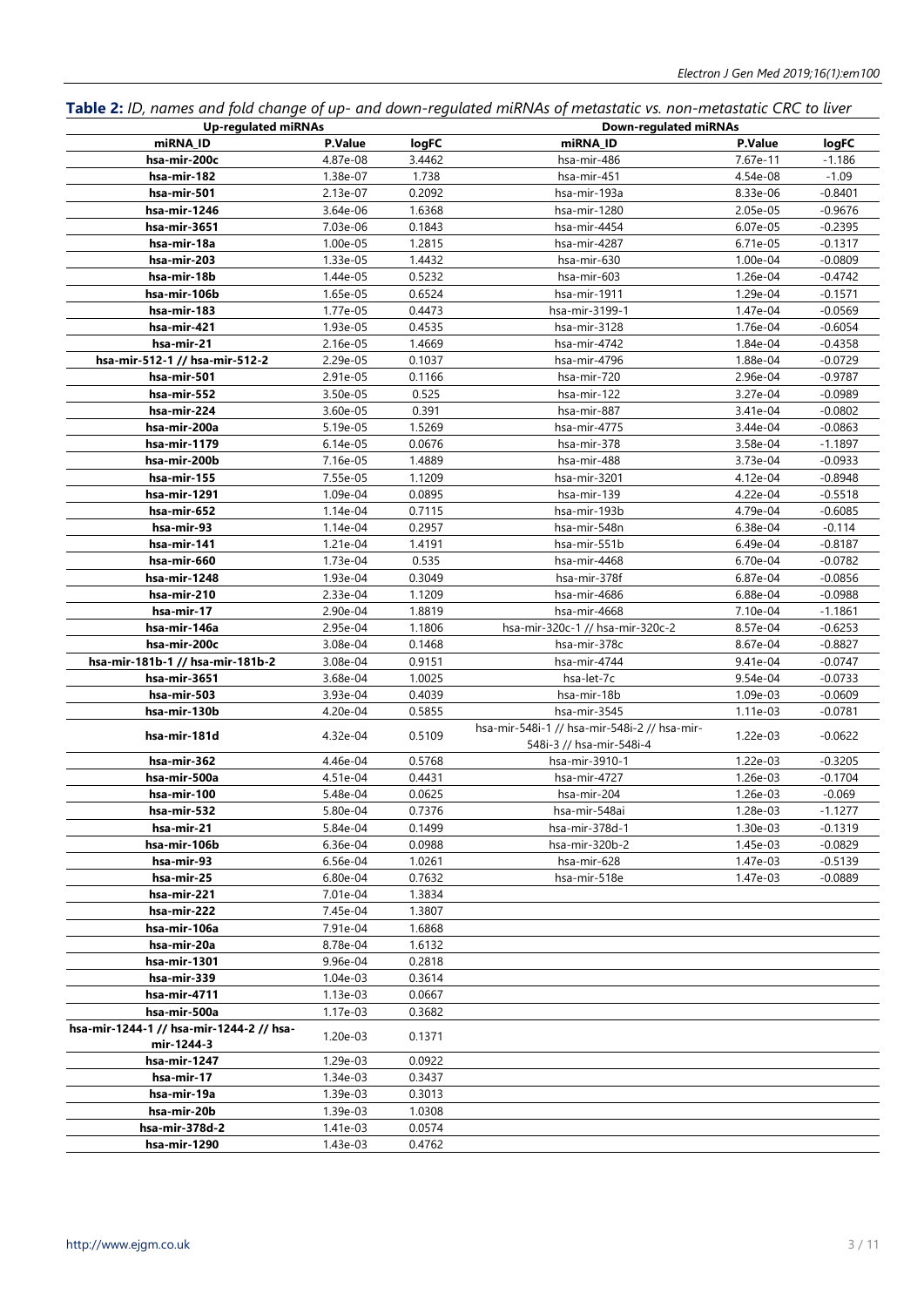*Salehi et al. / Prediction of biomarker miRNAs signature in colorectal cancer metastasis to liver cancer*



**Figure 1:** *Overall survival time by stage*

# **Identification of miRNAs Target Genes**

Target genes of miRNAs were identified by Targetscan database (with total context score <−0.2). The number of miRNAs target genes were 30,630 and 24,435 for up- and down-regulated miRNAs in metastatic vs. non-metastatic CRC to liver, respectively.

# **Biological Process Analysis**

In order to investigate the roles of miRNAs target genes, gene ontology (GO) biological processes (BP) module of the DAVID database were used. The GO BP results indicate that the some of the target genes of some down-regulated miRNAs are enriched to leukocyte migration, fibroblast migration, neuron migration, germ cell migration and regulation of endothelial cell migration. For example, ATP1B3, SLC16A1, KITLG and CD44, the target genes of mir-603, mir-4727- 5p, mir-3201 and mir-204-3p, respectively, take part in leukocyte migration. The some of the results were shown in **Figure 1**.

In contrast, the some of the target genes of many up-regulated miRNAs take part in negative regulation of cell migration. For instance, mir-200bc, mir-182-5p, mir-501-5p, mir-203a-3p, mir-501-5p and mir-141-5p involved in negative regulation of cell migration by targeting CITED2.

Many of target genes were targeted by both up- and down-regulated miRNAs and involved in both negative and positive cell migration. The complete GO BP results, miRNAs and their target genes were shown in **Table 3**.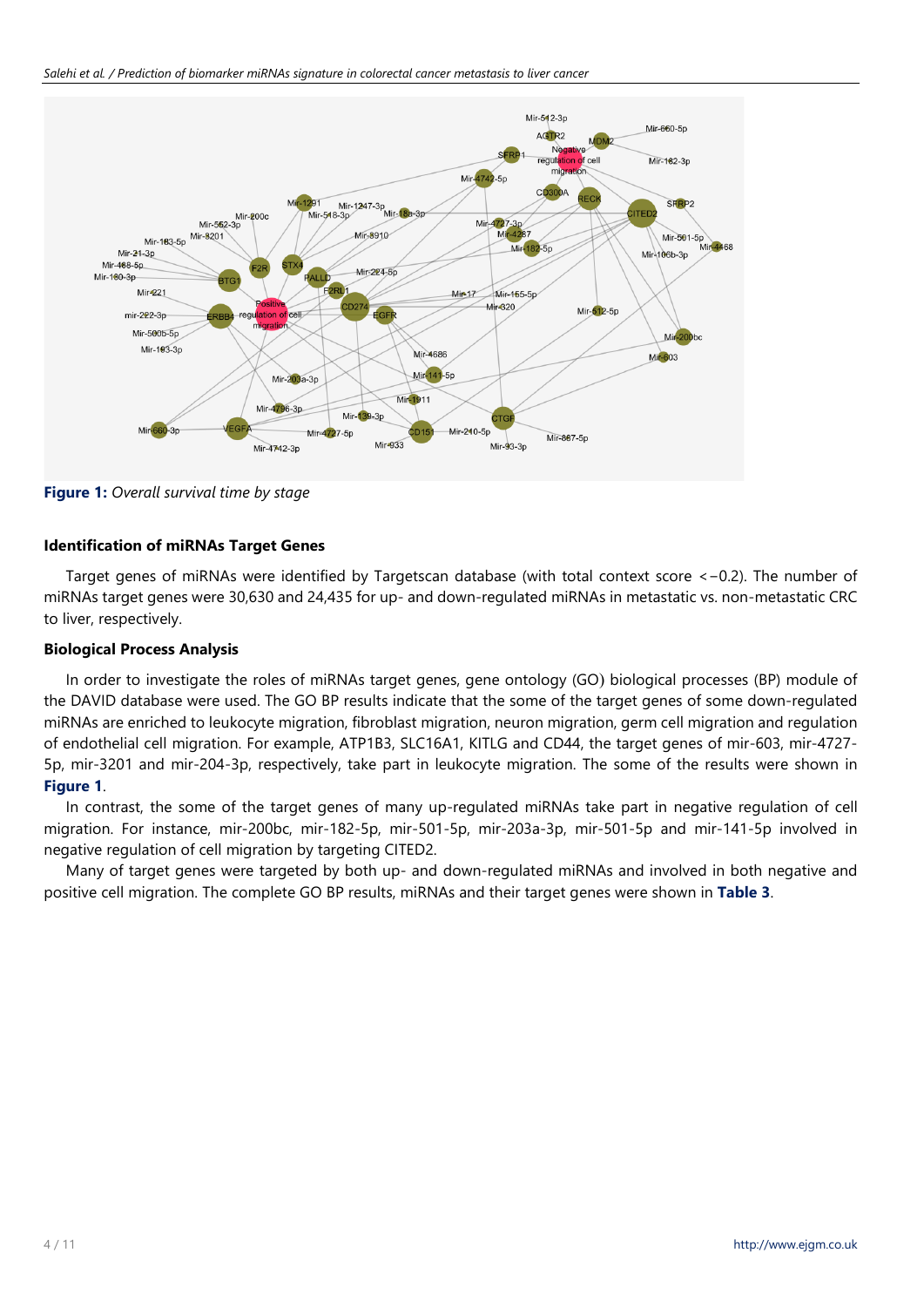**Table 3:** *MiRNAs, their target genes and GO BP results of up- and down-regulated miRNAs of metastatic vs. non-metastatic CRC to liver*

| כוזכ נט ננופו          |            |                                                   |                           |
|------------------------|------------|---------------------------------------------------|---------------------------|
| miRNA                  | Regulation | <b>Target Genes</b>                               | <b>Biological Process</b> |
| Mir-182-5p             | Up         |                                                   |                           |
| Mir-603                | down       |                                                   |                           |
| Mir-224-5p             | up         | ATPase Na+/K+ transporting subunit beta 3(ATP1B3) |                           |
| Mir-155-3p             | up         |                                                   |                           |
| Mir-1301-3p            | up         |                                                   |                           |
| Mir-200bc              | Up         |                                                   |                           |
| Mir-183-5p             | up         |                                                   |                           |
| Mir-155-3p             | up         | fibronectin 1(FN1)                                |                           |
| Mir-146a-3p            | up         |                                                   |                           |
| Mir-887-5p             | Down       |                                                   |                           |
| Mir-21-3p              | up         |                                                   |                           |
| Mir-4727-5p            | down       | solute carrier family 16 member 1(SLC16A1)        |                           |
| Mir-1291               | up         |                                                   |                           |
| Mir-1911               | Down       |                                                   |                           |
| Mir-3201               | Down       |                                                   |                           |
| Mir-320                | Down       |                                                   |                           |
| Mir-4727-3p            | Down       | KIT ligand(KITLG)                                 |                           |
| Mir-200c               | Up         |                                                   |                           |
| Mir-200ab              | Up         |                                                   |                           |
| Mir-1911               | Down       |                                                   |                           |
| Mir-488-5p             | Down       |                                                   | leukocyte migration       |
| Mir-18-3p              | Down       |                                                   |                           |
| Mir-204-3p             | Down       | CD44 molecule (Indian blood group)(CD44)          |                           |
| Mir-518d               | Down       |                                                   |                           |
| Mir-18b-3p             | Up         |                                                   |                           |
| Mir-652-5p             | Up         |                                                   |                           |
| Mir-3201               | Down       |                                                   |                           |
| Mir-18-3p              | Down       |                                                   |                           |
| Mir-4727-5p            | Down       |                                                   |                           |
| Mir-548ai              | Down       |                                                   |                           |
| Mir-3651               | Up         | CD48 molecule(CD48)                               |                           |
| Mir-18a-3p             | Up         |                                                   |                           |
| Mir-18b-3p             | Up         |                                                   |                           |
| Mir-21-3p              | Up         |                                                   |                           |
| Mir-3651               | Up         |                                                   |                           |
| Mir-193-5p             | Down       |                                                   |                           |
| Mir-3651               | Up         |                                                   |                           |
| Mir-203a-5p            | Up         | CD34 molecule(CD34)                               |                           |
| Mir-552-3p             | Up         |                                                   |                           |
| Mir-3651               | up         |                                                   |                           |
| Mir-4727-5p            | Down       |                                                   |                           |
| Mir-1291               | Up         | promyelocytic leukemia(PML)                       | fibroblast migration      |
| Mir-193a               | Down       |                                                   |                           |
| Mir-488-5p             | Down       |                                                   |                           |
| Mir-4646-5p/mir-204-3p | Down       |                                                   |                           |
| Mir-183-5p             | Up         | BTG anti-proliferation factor 1(BTG1)             |                           |
| Mir-21-3p/mir-3591-3p  | Up         |                                                   |                           |
| Mir-130-3p             | Up         |                                                   |                           |
| Mir-4742-3p            | Down       |                                                   |                           |
| Mir-4727-5p            | Down       |                                                   |                           |
| Mir-200bc              | Up         | vascular endothelial growth factor A(VEGFA)       |                           |
| Mir-141-5p             | Up         |                                                   |                           |
| Mir-660-3p             | Up         |                                                   |                           |
| Mir-4742-5p            | Down       |                                                   |                           |
| Mir-3910               | Down       |                                                   | cell migration            |
| Mir-4727-5p            | Down       | palladin, cytoskeletal associated protein(PALLD)  |                           |
| Mir-182-5p             | up         |                                                   |                           |
| Mir-518-3p             | Down       |                                                   |                           |
| Mir-18a-3p             | Up         |                                                   |                           |
| Mir-1291/mir-6775      | Up         | syntaxin 4(STX4)                                  |                           |
|                        |            |                                                   |                           |
| Mir-1247-3p            | up         |                                                   |                           |
| Mir-193-3p             | Down       |                                                   |                           |
| Mir-4796-3p            | Down       |                                                   |                           |
| Mir-203a-3p            | Up         | erb-b2 receptor tyrosine kinase 4(ERBB4)          |                           |
| Mir-500b-5p            | Up         |                                                   |                           |
| Mir-221/mir-222-3p     | Up         |                                                   |                           |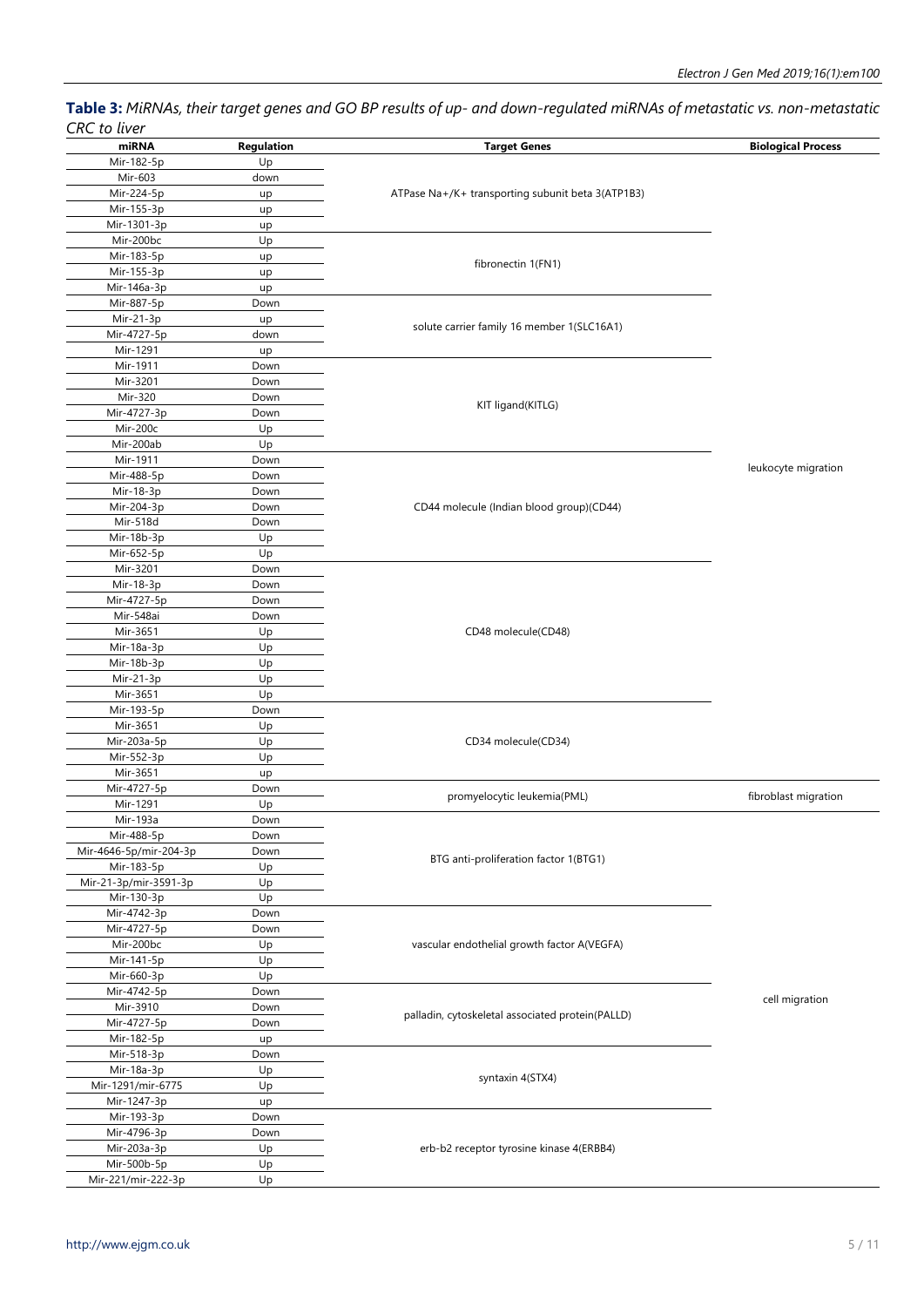## **Table 3 (continued):** *MiRNAs, their target genes and GO BP results of up- and down-regulated miRNAs of metastatic vs. non-metastatic CRC to liver*

| miRNA       | Regulation                           | <b>Target Genes</b>                                                                        | <b>Biological Process</b>         |  |
|-------------|--------------------------------------|--------------------------------------------------------------------------------------------|-----------------------------------|--|
| Mir-1911    | Down                                 |                                                                                            |                                   |  |
| Mir-4686    | Down                                 | epidermal growth factor receptor(EGFR)                                                     |                                   |  |
| Mir-141-5p  | Up                                   |                                                                                            |                                   |  |
| Mir-603     | Down                                 |                                                                                            |                                   |  |
|             |                                      |                                                                                            |                                   |  |
| Mir-4742-5p | Down                                 |                                                                                            |                                   |  |
| Mir-887-5p  | Down                                 | connective tissue growth factor(CTGF)                                                      |                                   |  |
| Mir-4468    | Down                                 |                                                                                            |                                   |  |
| Mir-93-3p   | Up                                   |                                                                                            |                                   |  |
| Mir-224-5p  | Up                                   |                                                                                            |                                   |  |
| Mir-660-3p  | Up                                   | F2R like trypsin receptor 1(F2RL1)                                                         |                                   |  |
| Mir-200c    | Up                                   |                                                                                            |                                   |  |
| Mir-552-3p  | Up                                   |                                                                                            |                                   |  |
|             |                                      | coagulation factor II thrombin receptor(F2R)                                               |                                   |  |
| Mir-1291    | Up                                   |                                                                                            |                                   |  |
| Mir-3201    | Down                                 |                                                                                            | cell migration                    |  |
| Mir-4287    | Down                                 |                                                                                            |                                   |  |
| Mir-4742-5p | Down                                 |                                                                                            |                                   |  |
| Mir-139-3p  | Down                                 |                                                                                            |                                   |  |
| Mir-320     | Down                                 |                                                                                            |                                   |  |
| Mir-4727-3p | Down                                 | CD274 molecule(CD274)                                                                      |                                   |  |
| Mir-17      | Up                                   |                                                                                            |                                   |  |
|             |                                      |                                                                                            |                                   |  |
| Mir-155-5p  | Up                                   |                                                                                            |                                   |  |
| Mir-660-3p  | Up                                   |                                                                                            |                                   |  |
| Mir-1911    | Down                                 |                                                                                            |                                   |  |
| Mir-139-3p  | Down                                 |                                                                                            |                                   |  |
| Mir-933     | Down                                 | CD151 molecule (Raph blood group)(CD151)                                                   |                                   |  |
| Mir-512-5p  | Up                                   |                                                                                            |                                   |  |
| Mir-210-5p  | Up                                   |                                                                                            |                                   |  |
| Mir-4287    | Down                                 |                                                                                            | negative regulation of eosinophil |  |
|             |                                      | CD300a molecule(CD300A)                                                                    |                                   |  |
| Mir-4727-3p | Down                                 |                                                                                            | migration,                        |  |
| Mir-4796-3p | Down                                 |                                                                                            |                                   |  |
| Mir-200bc   | Up                                   |                                                                                            |                                   |  |
| Mir-182-5p  | Up                                   |                                                                                            |                                   |  |
| Mir-501-5p  | Up                                   |                                                                                            |                                   |  |
| Mir-18a-3p  | Up                                   | Cbp/p300 interacting transactivator with Glu/Asp rich carboxy-terminal domain<br>2(CITED2) |                                   |  |
| Mir-203a-3p | Up                                   |                                                                                            |                                   |  |
| Mir-106b-3p | Up                                   |                                                                                            |                                   |  |
|             |                                      |                                                                                            |                                   |  |
| Mir-501-5p  | Up                                   |                                                                                            |                                   |  |
| Mir-141-5p  | Up                                   |                                                                                            |                                   |  |
| Mir-4468    | Down                                 | secreted frizzled related protein 2(SFRP2)                                                 | negative regulation of cell       |  |
| Mir-4287    | Down                                 |                                                                                            | migration                         |  |
| Mir-603     | Down                                 |                                                                                            |                                   |  |
| Mir-200bc   | Up                                   | reversion inducing cysteine rich protein with kazal motifs(RECK)                           |                                   |  |
| Mir-182-5p  | Up                                   |                                                                                            |                                   |  |
| Mir-512-5p  | Up                                   |                                                                                            |                                   |  |
| Mir-4742-5p | Down                                 |                                                                                            |                                   |  |
|             |                                      | secreted frizzled related protein 1(SFRP1)                                                 |                                   |  |
| Mir-1291    | Up                                   |                                                                                            |                                   |  |
| Mir-512-3p  | Up                                   | angiotensin II receptor type 2(AGTR2)                                                      |                                   |  |
| Mir-182-3p  | Up                                   | MDM2 proto-oncogene(MDM2)                                                                  |                                   |  |
| Mir-660-5p  | Up                                   |                                                                                            |                                   |  |
| Mir-1291    | up                                   | doublecortin like kinase 1(DCLK1)                                                          |                                   |  |
| Mir-1911-5p | Down                                 |                                                                                            |                                   |  |
| Mir-122-3p  | Down                                 |                                                                                            |                                   |  |
| Mir-200c    | Up                                   |                                                                                            |                                   |  |
|             |                                      | myocyte enhancer factor 2C(MEF2C)                                                          |                                   |  |
|             | Mir-182-5p<br>Up<br>Mir-501-5p<br>Up |                                                                                            |                                   |  |
|             |                                      |                                                                                            |                                   |  |
| mir-501-3p  | Up                                   |                                                                                            |                                   |  |
| Mir-1911    | down                                 | fibroblast growth factor receptor 1(FGFR1)                                                 | neuron migration                  |  |
| Mir-320     | down                                 | delta/notch like EGF repeat containing(DNER)                                               |                                   |  |
| Mir-603     | Down                                 |                                                                                            |                                   |  |
| Mir-183-5p  | Up                                   |                                                                                            |                                   |  |
| mir-660-3p  | Up                                   |                                                                                            |                                   |  |
| Mir-1911    | Down                                 | cyclin dependent kinase 5 regulatory subunit 1(CDK5R1)                                     |                                   |  |
| Mir-3201    |                                      |                                                                                            |                                   |  |
|             | Down                                 |                                                                                            |                                   |  |
| Mir-320     | Down                                 |                                                                                            |                                   |  |
| Mir-4727-3p | Down                                 |                                                                                            |                                   |  |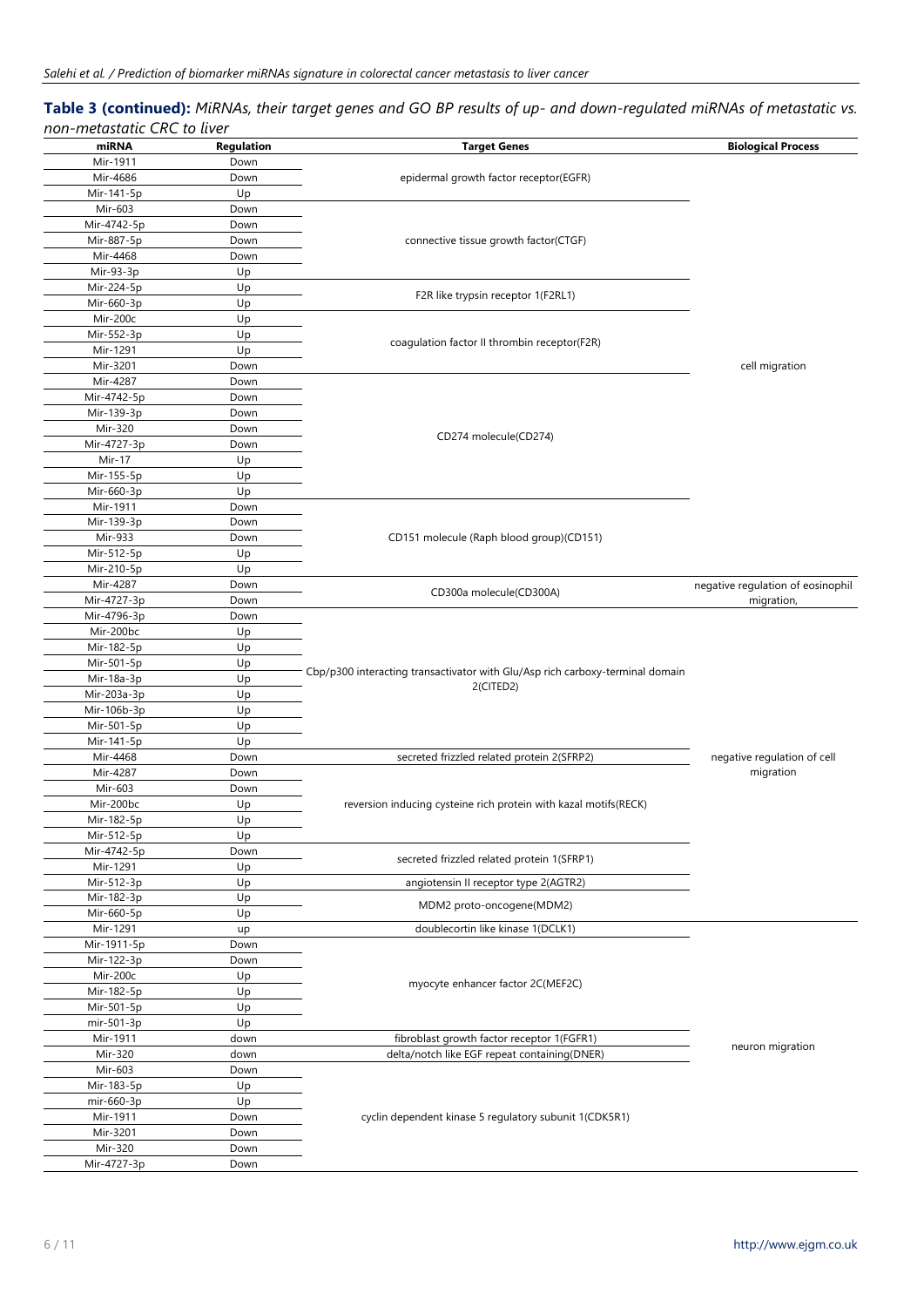**Table 3 (continued):** *MiRNAs, their target genes and GO BP results of up- and down-regulated miRNAs of metastatic vs. non-metastatic CRC to liver*

| miRNA       | Regulation | <b>Target Genes</b>                                                            | <b>Biological Process</b>                    |
|-------------|------------|--------------------------------------------------------------------------------|----------------------------------------------|
| Mir-200c    | Up         |                                                                                |                                              |
| Mir-200ab   | Up         | cyclin dependent kinase 5 regulatory subunit 1(CDK5R1)                         | neuron migration                             |
| Mir-933     | Down       | KIT proto-oncogene receptor tyrosine kinase(KIT)                               | germ cell migration                          |
| Mir-130b-5p | Up         | SET domain containing 2(SETD2)                                                 | cell migration involved in<br>vasculogenesis |
| Mir-3910    | Down       |                                                                                | negative regulation of endothelial           |
| Mir-200bc   | Up         | SP100 nuclear antigen(SP100)                                                   | cell migration                               |
| Mir-603     | Down       |                                                                                | regulation of endothelial cell<br>migration  |
| Mir-183-5p  | Up         | epithelial membrane protein 2(EMP2)                                            |                                              |
| mir-660-3p  | Up         |                                                                                |                                              |
| Mir-1911    | Down       |                                                                                |                                              |
| Mir-3201    | Down       |                                                                                |                                              |
| Mir-320     | Down       |                                                                                |                                              |
| Mir-4727-3p | Down       | phosphatidylinositol-4,5-bisphosphate 3-kinase catalytic subunit alpha(PIK3CA) |                                              |
| Mir-200c    | Up         |                                                                                |                                              |
| Mir-200ab   | Up         |                                                                                |                                              |
| Mir-3201    | Down       |                                                                                |                                              |
| Mir-1301-3p | up         | fibroblast growth factor 1(FGF1)                                               |                                              |
| Mir-4668    | Down       |                                                                                |                                              |
| Mir-548ai   | Down       | forkhead box C2(FOXC2)                                                         |                                              |
| Mir-887-5p  | Down       |                                                                                |                                              |
| Mir-183-5p  | Up         | forkhead box P1(FOXP1)                                                         |                                              |
| Mir-93-3p   | Up         |                                                                                |                                              |

**Table 4:** *MiRNAs, their target genes and KEGG pathway results of up- and down-regulated miRNAs of metastatic vs. nonmetastatic CRC to liver*

| miRNA       | regulation | <b>Target gene</b>                                  | <b>Signaling pathway</b>   |
|-------------|------------|-----------------------------------------------------|----------------------------|
| Mir-4742-3p | Down       |                                                     |                            |
| Mir-887-5p  | Down       |                                                     |                            |
| Mir-4468    | Down       |                                                     |                            |
| Mir-548     | Down       |                                                     |                            |
| Mir-4668-5p | Down       |                                                     |                            |
| Mir-4744    | Down       | G protein subunit gamma 12(GNG12)                   | PI3K-Akt signaling pathway |
| Mir-183-5p  | Up         |                                                     |                            |
| Mir-512-5p  | Up         |                                                     |                            |
| Mir-552-3p  | Up         |                                                     |                            |
| Mir-503-3p  | Up         |                                                     |                            |
| Mir-1244    | Up         |                                                     |                            |
| Mir-1911    | Down       |                                                     |                            |
| Mir-3201    | Down       | KIT ligand(KITLG)                                   |                            |
| Mir-320     | Down       |                                                     |                            |
| Mir-4727-3p | Down       |                                                     |                            |
| Mir-200c    | Up         |                                                     |                            |
| Mir-200ab   | Up         |                                                     |                            |
| Mir-933     | Down       | KIT proto-oncogene receptor tyrosine kinase(KIT)    |                            |
| Mir-182-3p  | Up         |                                                     |                            |
| Mir-660-5p  | Up         | MDM2 proto-oncogene(MDM2)                           |                            |
| Mir-5440-3p | Down       |                                                     |                            |
| Mir-4468    | Down       | Raf-1 proto-oncogene, serine/threonine kinase(RAF1) |                            |
| Mir-146a-3p | Up         |                                                     |                            |

## **Signaling Pathways Analysis**

We performed the KEGG pathways enrichment analysis for miRNAs target genes that up- or down-expressed in metastatic vs. non-metastatic CRC to liver. KEGG pathway indicated that some of the up-regulated miRNAs such as mir-182-3p, mir-660-3p, mir, mir-4711-3p and mir-25 take part in tight junction, gap junction and adherens junction. Some of the up-regulated miRNAs such as mir-1291 and mir 1244 involved in cancer stem cells signaling as MAPK signaling pathway and PI3K-Akt signaling pathway.

But some of the down-regulated miRNAs in metastatic vs. non-metastatic CRC to liver such as mir-4742-3p, mir-887- 5p, mir-4468, mir-933, mir-1911 and mir-4668 involved in MAPK, Notch, Wnt and PI3K-Akt signaling pathway. Moreover, some of the down-regulated miRNAs act in cell junctions. The complete results of KEGG pathway for each up- and downregulated miRNAs target genes were shown in **Table 4**.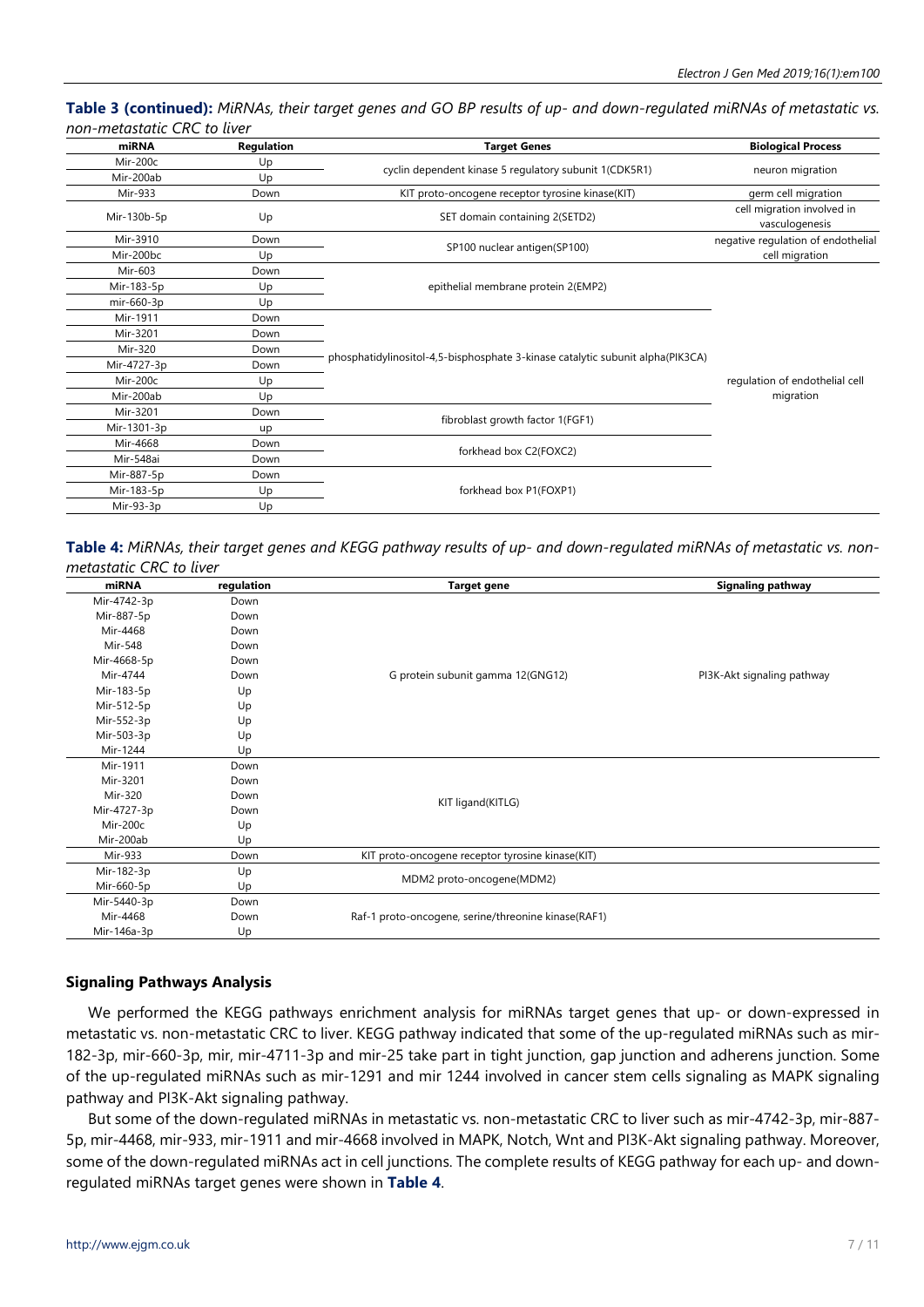## **Table 4 (continued):** *MiRNAs, their target genes and KEGG pathway results of up- and down-regulated miRNAs of metastatic vs. non-metastatic CRC to liver*

| miRNA                    | regulation   | <b>Target gene</b>                                                  | <b>Signaling pathway</b> |
|--------------------------|--------------|---------------------------------------------------------------------|--------------------------|
| Mir-139-3p               | Down         | SGK2, serine/threonine kinase 2(SGK2)                               |                          |
| Mir-200c                 | Up           |                                                                     |                          |
| Mir-552-3p               | Up           | coagulation factor II thrombin receptor(F2R)                        |                          |
| Mir-1291                 | Up           |                                                                     |                          |
| Mir-3201                 | Down         |                                                                     |                          |
| Mir-603                  | Down         | collagen type IV alpha 3 chain(COL4A3)                              |                          |
| Mir-548                  | Down         |                                                                     |                          |
| Mir-18a-3p               | Up           | collagen type XXVII alpha 1 chain(COL27A1)                          |                          |
| Mir-106b-3p              | Up           |                                                                     |                          |
| Mir-1179                 | Up           | cyclin E1(CCNE1)                                                    |                          |
| Mir-3910                 | Down         |                                                                     |                          |
| Mir-4468                 | Down         |                                                                     |                          |
| Mir-210-3p               | Up           | ephrin A3(EFNA3)                                                    |                          |
| Mir-210-5p               | Up           |                                                                     |                          |
| Mir-141-5p               | Up           | eukaryotic translation initiation factor 4E family member 2(EIF4E2) |                          |
| Mir-3201                 | Down         | fibroblast growth factor 1(FGF1)                                    |                          |
| Mir-1301-3p              | up           |                                                                     |                          |
|                          |              | fibroblast growth factor 4(FGF4)                                    |                          |
| Mir-1911                 | down         | fibroblast growth factor receptor 1(FGFR1)                          |                          |
| Mir-200bc                | Up           |                                                                     |                          |
| Mir-183-5p               | up           | fibronectin 1(FN1)                                                  |                          |
| Mir-155-3p               | up           |                                                                     |                          |
| Mir-146a-3p              | up           |                                                                     |                          |
| Mir-887-5p               | Down         |                                                                     |                          |
| Mir-4727-5p              | Down         |                                                                     |                          |
| Mir-512-3p<br>Mir-329-3p | Up           | interleukin 2 receptor subunit alpha(IL2RA)                         |                          |
| Mir-500a-3p              | Up<br>Up     |                                                                     |                          |
| Mir-4742-3p              | Down         |                                                                     |                          |
| Mir-3910                 | Down         |                                                                     |                          |
| Mir-200bc                | Up           |                                                                     |                          |
| Mir-501-5p               | Up           | lysophosphatidic acid receptor 1(LPAR1)                             |                          |
| Mir-3651                 | Up           |                                                                     |                          |
| Mir-660-3p               | Up           |                                                                     |                          |
| Mir-503-3p               | Up           |                                                                     |                          |
| Mir-1911                 | Down         |                                                                     |                          |
| Mir-3201                 | Down         |                                                                     |                          |
| Mir-320                  | Down         | phosphatidylinositol-4,5-bisphosphate 3-kinase catalytic subunit    |                          |
| Mir-4727-3p              | Down         | alpha(PIK3CA)                                                       |                          |
| Mir-200c                 | Up           |                                                                     |                          |
| Mir-200ab                | Up           |                                                                     |                          |
| Mir-4287                 | Down         |                                                                     |                          |
| Mir-630                  | Down         | toll like receptor 4(TLR4)                                          |                          |
| Mir-3201                 | Down         |                                                                     |                          |
| Mir-4742-3p              | Down         |                                                                     |                          |
| Mir-4727-5p              | Down         |                                                                     |                          |
| Mir-200bc                | Up           | vascular endothelial growth factor A(VEGFA)                         |                          |
| Mir-141-5p               | Up           |                                                                     |                          |
| Mir-660-3p               | Up           |                                                                     |                          |
| Mir-1291                 | Up           | ECSIT signalling integrator(ECSIT)                                  | MAPK signaling pathway   |
| Mir-139-3p               | Down         | ELK1, ETS transcription factor(ELK1)                                |                          |
| Mir-660-5p               | Up           |                                                                     |                          |
| Mir-4742-3p              | Down         |                                                                     |                          |
| Mir-887-5p<br>Mir-4468   | Down<br>Down |                                                                     |                          |
| Mir-548                  | Down         |                                                                     |                          |
| Mir-4668-5p              | Down         |                                                                     |                          |
| Mir-4744                 | Down         | G protein subunit gamma 12(GNG12)                                   |                          |
| Mir-183-5p               | Up           |                                                                     |                          |
| Mir-512-5p               | Up           |                                                                     |                          |
| Mir-552-3p               | Up           |                                                                     |                          |
| Mir-503-3p               | Up           |                                                                     |                          |
| Mir-1244                 | Up           |                                                                     |                          |
| Mir-5440-3p              | Down         |                                                                     |                          |
| Mir-4468                 | Down         | Raf-1 proto-oncogene, serine/threonine kinase(RAF1)                 |                          |
| Mir-146a-3p              | Up           |                                                                     |                          |
| Mir-3910                 | Down         | arrestin beta 1(ARRB1)                                              |                          |
|                          |              |                                                                     |                          |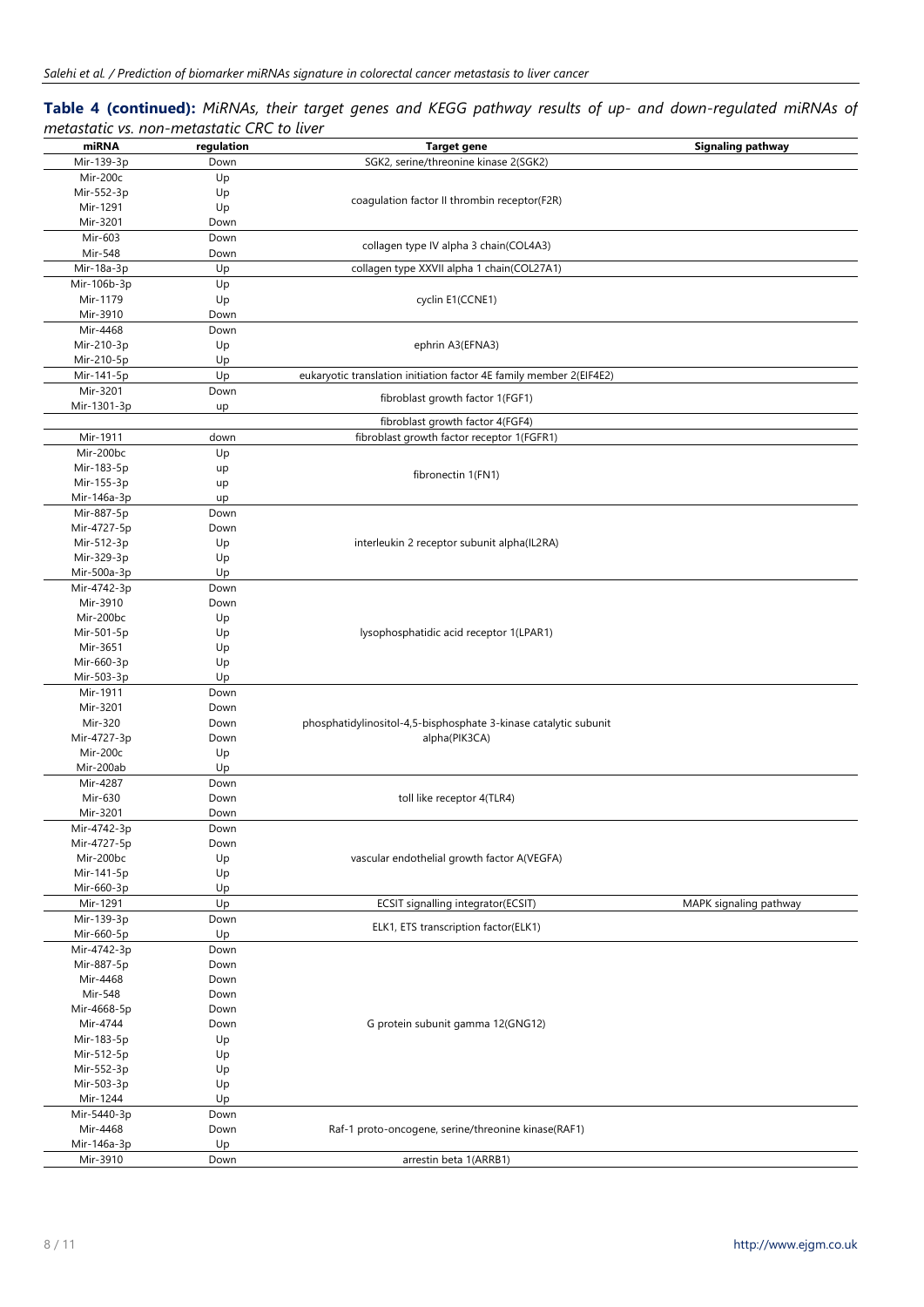## **Table 4 (continued):** *MiRNAs, their target genes and KEGG pathway results of up- and down-regulated miRNAs of metastatic vs. non-metastatic CRC to liver*

| ---------       |            |                                                                   |                          |
|-----------------|------------|-------------------------------------------------------------------|--------------------------|
| miRNA           | regulation | <b>Target gene</b>                                                | <b>Signaling pathway</b> |
| Mir-17          | Up         | calcium voltage-gated channel auxiliary subunit gamma 1(CACNG1)   |                          |
| Mir-3128        | Down       |                                                                   |                          |
| Mir-1291        | Up         | calcium voltage-gated channel auxiliary subunit gamma 4(CACNG4)   |                          |
| Mir-1247-3p     | Up         |                                                                   |                          |
| Mir-122-5p      | Down       |                                                                   |                          |
| Mir-4727-5p     | Down       | dual specificity phosphatase 2(DUSP2)                             |                          |
|                 |            |                                                                   |                          |
| Mir-1911        | Down       |                                                                   |                          |
| Mir-4686        | Down       | epidermal growth factor receptor(EGFR)                            |                          |
| Mir-141-5p      | Up         |                                                                   |                          |
|                 |            | fibroblast growth factor 1(FGF1)                                  |                          |
|                 |            | fibroblast growth factor 4(FGF4)                                  |                          |
| Mir-1911        | down       | fibroblast growth factor receptor 1(FGFR1)                        |                          |
| Mir-1911-5p     | Down       |                                                                   |                          |
| Mir-4686        | Down       |                                                                   |                          |
| Mir-4668-5p     | Down       |                                                                   |                          |
| Mir-548a        | Down       | mitogen-activated protein kinase kinase kinase 2(MAP3K2)          |                          |
| Mir-203a-5p     | Up         |                                                                   |                          |
|                 |            |                                                                   |                          |
| Mir-183-5p      | Up         |                                                                   |                          |
| Mir-1244        | Up         |                                                                   |                          |
| Mir-887-5p      | Down       | mitogen-activated protein kinase kinase kinase kinase 1(MAP4K1)   |                          |
| Mir-1911-5p     | Down       |                                                                   |                          |
| Mir-122-3p      | Down       |                                                                   |                          |
| Mir-628-5p      | Down       |                                                                   |                          |
| Mir-200c        | Up         | myocyte enhancer factor 2C(MEF2C)                                 |                          |
|                 | Up         |                                                                   |                          |
| Mir-182-5p      | Up         |                                                                   |                          |
| Mir-501-5p      |            |                                                                   |                          |
| Mir-93-3p       | Up         | nuclear factor of activated T-cells 3(NFATC3)                     |                          |
| Mir-203a-5p     | Up         |                                                                   |                          |
| Mir-106b-3p     | Up         | ribosomal protein S6 kinase A2(RPS6KA2)                           |                          |
|                 |            |                                                                   |                          |
| Mir-193-3p      | Down       |                                                                   |                          |
| Mir-3201        | Down       |                                                                   |                          |
| Mir-4668-5p     | Down       | stathmin 1(STMN1)                                                 |                          |
| Mir-200ab       | Up         |                                                                   |                          |
| Mir-155-3p      | Up         |                                                                   |                          |
| Mir-1911        | Down       | RFNG O-fucosylpeptide 3-beta-N-                                   |                          |
| Mir-933         | Down       | acetylglucosaminyltransferase(RFNG)                               | Notch signaling pathway  |
| Mir-93-3p       | Up         |                                                                   |                          |
| Mir-1911-5p     | Down       |                                                                   |                          |
| Mir-4742-5p     | Down       |                                                                   |                          |
| Mir-887-5p      | Down       |                                                                   |                          |
| Mir-488-5p      | Down       |                                                                   |                          |
| Mir-4686        | Down       |                                                                   |                          |
| Mir-4668-5p     | Down       |                                                                   |                          |
| Mir-501-5p      | Up         | Wnt family member 2B(WNT2B)                                       | Wnt signaling pathway    |
| Mir-18a         | Up         |                                                                   |                          |
| Mir-18b         | Up         |                                                                   |                          |
| Mir-501-5p      |            |                                                                   |                          |
|                 | Up         |                                                                   |                          |
| Mir-1179        | Up         |                                                                   |                          |
| Mir-652-5p      | Up         |                                                                   |                          |
| Mir-3910        | Down       | axin 2(AXIN2)                                                     |                          |
| Mir-1246        | Up         |                                                                   |                          |
|                 |            | frizzled class receptor 2(FZD2)                                   |                          |
| Mir-93-3p       | Up         | nuclear factor of activated T-cells 3(NFATC3)                     |                          |
| Mir-182-3p      | Up         | LLGL1, scribble cell polarity complex component(LLGL1)            | Tight junction           |
| Mir-3201        | Down       |                                                                   |                          |
| Mir-660-3p      | Up         | myosin heavy chain 11(MYH11)                                      |                          |
| Mir-4711-3p     | Up         |                                                                   |                          |
|                 |            | myosin heavy chain 3(MYH3)                                        |                          |
| Mir-887-5p      | down       | myosin light chain, phosphorylatable, fast skeletal muscle(MYLPF) |                          |
|                 |            |                                                                   |                          |
| Mir-887-5p      | Down       |                                                                   |                          |
| Mir-4668-5p     | Down       |                                                                   |                          |
| Mir-3910        | Down       |                                                                   |                          |
| Mir-203a-5p     | Up         | claudin 11(CLDN11)                                                |                          |
| Mir-421         | Up         |                                                                   |                          |
| Mir-501/mir-502 | Up         |                                                                   |                          |
| Mir-25-5p       | Up         |                                                                   |                          |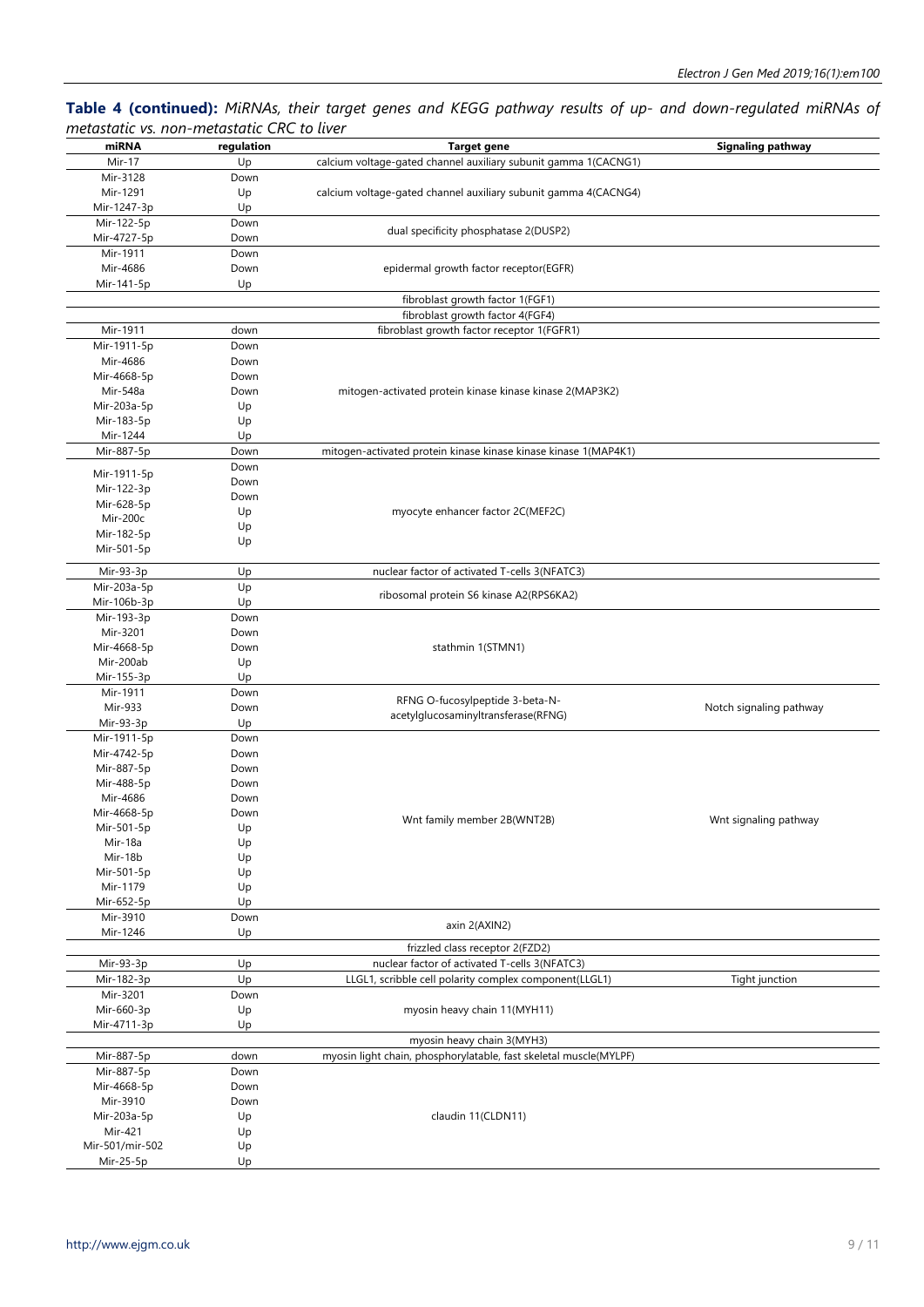**Table 4 (continued):** *MiRNAs, their target genes and KEGG pathway results of up- and down-regulated miRNAs of metastatic vs. non-metastatic CRC to liver*

| miRNA       | regulation | Target gene                                         | <b>Signaling pathway</b> |
|-------------|------------|-----------------------------------------------------|--------------------------|
| Mir-4744    | Down       |                                                     |                          |
| Mir-660-3p  | Up         | claudin 14(CLDN14)                                  |                          |
| Mir-628-3p  | Down       |                                                     |                          |
| Mir-1179    | Up         | catenin alpha 1(CTNNA1)                             |                          |
| Mir-122-3p  | Down       |                                                     |                          |
| Mir-501-5p  | Up         |                                                     |                          |
| Mir-512-3p  | Up         | RAB3B, member RAS oncogene family(RAB3B)            |                          |
| Mir-660-3p  | Up         |                                                     |                          |
| Mir-210-5p  | Up         |                                                     |                          |
| Mir-146a-3p | Up         |                                                     |                          |
| Mir-5440-3p | Down       |                                                     |                          |
| Mir-4468    | Down       | Raf-1 proto-oncogene, serine/threonine kinase(RAF1) | Gap junction             |
| Mir-146a-3p | Up         |                                                     |                          |
| Mir-1911    | Down       |                                                     |                          |
| Mir-4686    | Down       | epidermal growth factor receptor(EGFR)              |                          |
| Mir-141-5p  | Up         |                                                     |                          |
| Mir-4468    | Down       | adenylate cyclase 2(ADCY2)                          |                          |
| Mir-501     | Up         |                                                     |                          |
| Mir-628-3p  | Down       |                                                     |                          |
| Mir-1179    | Up         | catenin alpha 1(CTNNA1)                             | Adherens junction        |
| Mir-1911    | Down       |                                                     |                          |
| Mir-4686    | Down       | epidermal growth factor receptor(EGFR)              |                          |
| Mir-141-5p  | Up         |                                                     |                          |
| Mir-1911    | down       | fibroblast growth factor receptor 1(FGFR1)          |                          |

#### **DISCUSSION**

According to the gene expression profile analysis between metastatic vs. non-metastatic CRC to liver groups, 58 upregulated and 55 down-regulated miRNAs in metastatic vs. non-metastatic CRC to liver were obtained (P.Value < 0.05). On the other hand, 1,048 mRNAs differentially expressed in metastatic vs. non-metastatic CRC to liver were selected (P.Value < 0.05). After target prediction by targetscan algorithm, the miRNAs target genes that become in series GSE40367 were selected and GO BO and signaling pathways were analyzed by DAVID database. Since multiple miRNAs target the same gene, that determines the expression of miRNA target genes, one of the miRNAs targeted many numbers of mRNAs. Recent study indicated that hsa-mir-21 is an oncomir in CRC which in turn regulates the development of CRC (12). These results indicated that after up-regulation of miR-21 expression, the levels of AKT and PI3K protein expression significantly increased (12). Our results were shown that has-mir-21 upregulated in CRC and take part in cell migration. Evidences showed that has-mir-17 contributed to the proliferation and invasion of colorectal cancer and played a critical role in the proliferation and invasion of colorectal cancer (13). We showed that has-mir-17 were up-regulated in CRC and involved in cell migration (14). Moreover, levels of miR-21, and miR-155 increased significantly in human colon tumor samples, compared with normal tissues that have been associated with tumor growth (14) . In these studies, results indicated that has-mir-155 was up-regulated in CRC and take part in PI3K-Akt signaling pathway and cell migration. Jun Qin et al. suggested that has-mir-221 promotes CRC cell invasion and metastasis (15). In our study, has-mir-221 as an up-regulated miRNAs was enriched in some biological processes in cell migration. Our results were shown that some of the miRNAs are many number of target genes that some of these are oncogenes and some are tumor suppressor genes. Also, our results indicated that differentially expressed miRNAs in metastatic vs. nonmetastatic CRC to the liver take part in cell migration and cancer stem cell signaling pathways. The target genes of some of the miRNAs promote negative regulation of cell migration. The results of bioinformatics analysis indicated that many of up- and down-regulated miRNAs involve in cancer stem cell processing in metastatic vs. non-metastatic CRC to liver that were shown in **Table 3**  and **4**.

In conclusion, our study showed that differentially expressed miRNAs in metastatic vs. non-metastatic CRC to the liver take part in cell migration and cancer stem cell signaling pathways.